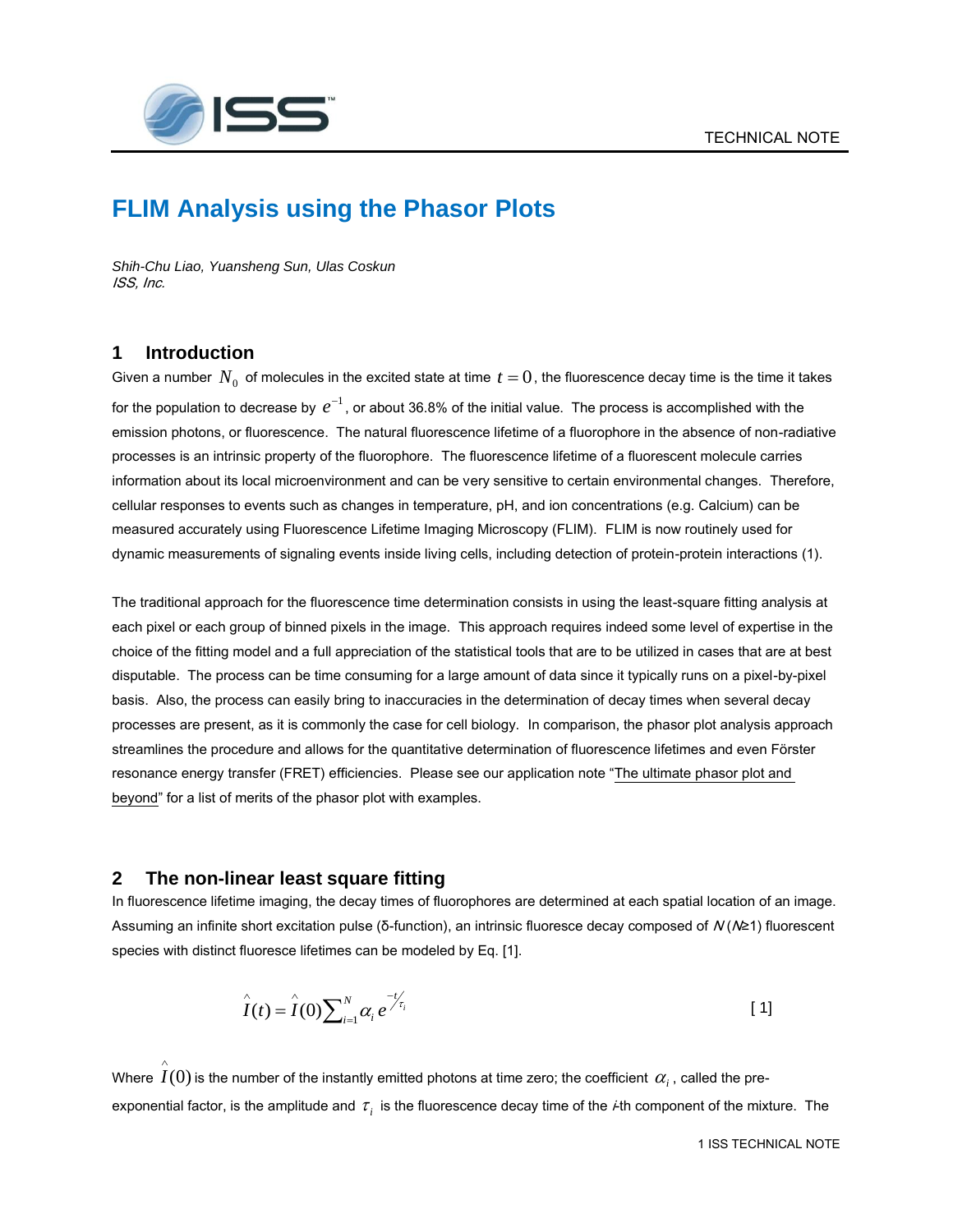amplitude weighted lifetime  $\,\tau_{_a}\,$  (often called apparent lifetime) given by Eq. [2] is typically used for the calculation of the energy transfer efficiency. The average lifetime  $\langle\tau\rangle$  is given by Eq. [3], where  $\,f_i$  is the fractional contribution of the  $\dot{+}$ th species to the total intensity

$$
\tau_a = \sum_{i=1}^{N} \alpha_i \tau_i
$$
 [2]

$$
\langle \tau \rangle = \sum_{i=1}^{N} f_i \tau_i \qquad f_i = (\alpha_i \tau) / \tau_a \qquad [3]
$$

Due to the finite response of a system, the measured decay signal  $\,I(t)\,$  is a convolution form of the intrinsic decay and the instrument response function (*IRF*) plus the noise  $n(t)$ , as shown in Eq. [4].

$$
I(t) = IRF \otimes \hat{I}(t) + n(t) = IRF \otimes \left\{ \hat{I}(0) \sum_{i=1}^{N} \alpha_i e^{-t/\tau_i} \right\} + n(t)
$$
 [4]

Thus, accurate FLIM data analysis typically requires the calibration of the IRF. In time-domain FLIM, the IRF can be measured by recording the scattered excitation light when using one-photon excitation, or the second-harmonic generation (SHG) signals for two-photon excitation by using a sample that yields strong SHG, such as urea crystal. In frequency-domain FLIM, the IRF is typically calibrated with a fluorescence lifetime standard of known lifetime. A list of these standards is given on the ISS website.

- [http://www.iss.com/resources/reference/data\\_tables/FL\\_LifetimeStandards.html](http://www.iss.com/resources/reference/data_tables/FL_LifetimeStandards.html)
- [http://www.iss.com/resources/reference/data\\_tables/LifetimeDataFluorophores.html](http://www.iss.com/resources/reference/data_tables/LifetimeDataFluorophores.html)

Most FLIM data analysis routines involve fitting of the measured data based on a specified decay kinetics model (Eq. [1]). An iteratively constrained optimization algorithm is typically applied to estimate the fitting parameters, i.e. lifetime(s) and pre-exponential factor(s) – at each iteration step, the result calculated from the estimated parameters based on the decay model is compared to the measured data, providing a feedback for updating the fitting parameters as well as a criterion for terminating the iterative optimization process. Through the years several optimization approaches have been used, and a partial list includes: the non-linear least square analysis, the method of moments, maximum entropy, the Laplace transform, the phase plane, the Prony's method, the sine transform, maximum likelihood expectation minimization. For statistical robustness, the method of choice is today the non-linear least square analysis in both time- and frequency-domain analysis.

An important criterion to assess the goodness of the fit for the non-linear least square analysis is the calculated chisquare. In the VistaVision software by ISS, the chi-square functions for both time-correlated single-photon counting (TCSPC) and frequency-domain (FD) FLIM data fitting are minimized using the Levenberg-Marquardt algorithm, as shown below.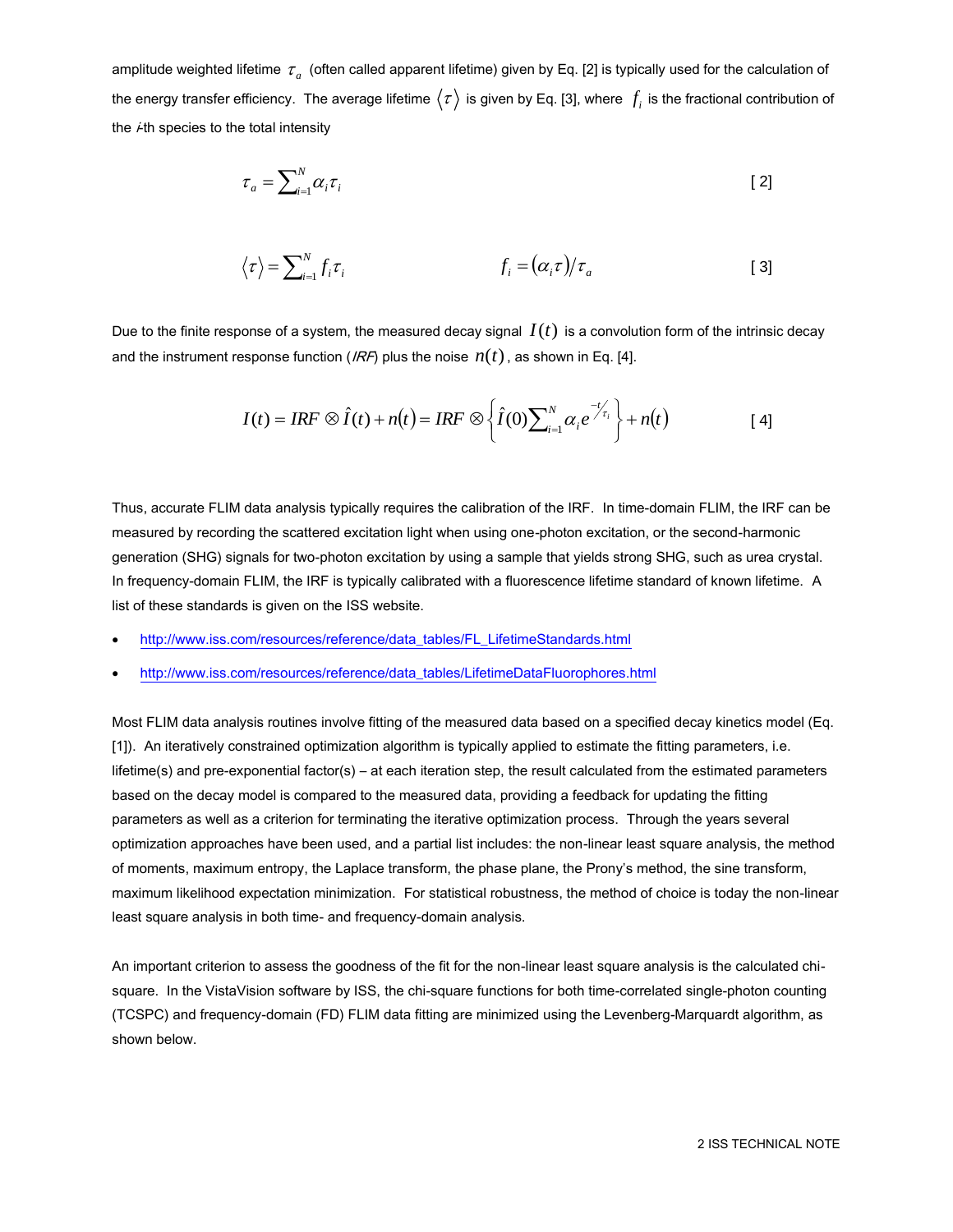## **2.1 Definition of Chi-Square 2 for TCSPC FLIM data**

The observable to be measured in TCSPC FLIM is the number of photons in each acquisition bin (M).

The reduced  $\chi^2$  function is defined by Eq. [5]:

$$
\chi^2 = \frac{1}{n-p-1} \sum_{k=1}^n \frac{[N(t_k) - N_c(t_k)]^2}{\sigma_k^2} = \frac{1}{n-p-1} \sum_{k=1}^n \frac{[N(t_k) - N_c(t_k)]^2}{N(t_k)} \quad [5]
$$

Where  $n$  is the number of acquisition bins;  $\rho$  is the number of the fitting parameters;  $M(t_k)$  is the number of photons collected and  $N_d(t_k)$  is the number of photons calculated from the estimated fitting parameters based on the chosen decay model, in each data acquisition bin  $k$ ;  $\sigma_k$  is the standard deviation, and for a large number of photon counts following the Poisson distribution it is equal to the square root of  $\mathcal{N}(t_k)$ .

## **2.2 Definition of Chi-Square 2 for FD FLIM data**

The observables to be measured in FD FLIM are, for each modulation frequency  $\omega$  , the phase delay  $(\varphi)$  and the amplitude modulation ratio (*m*). The reduced  $\chi^2$  function is defined by Eq. [6]:

$$
\chi^{2} = \frac{1}{2n - p - 1} \left\{ \sum_{k=1}^{n} \left[ \frac{\varphi_{k} - \varphi_{ck}}{\sigma_{ck}} \right]^{2} + \sum_{k=1}^{n} \left[ \frac{m_{k} - m_{ck}}{\sigma_{mk}} \right]^{2} \right\}
$$
 [6]

Where  $n$  is the number of modulation frequencies;  $p$  is the number of the fitting parameters;  $\varphi_k$  and  $m_k$  are the measured phase shift and modulation ratio, while  $\varphi_{c\kappa}$  and  $m_{c\kappa}$  are the calculated phase shift and modulation ratio using the estimated fitting parameters based on the selected decay model, at frequency k;  $\sigma_{\phi k}$  and  $\sigma_{mk}$  are the uncertainties in the phase and modulation ratio values, respectively. It should be noted that the digital FD (DFD) FLIM approach implemented in ISS FastFLIM carries out multi-modulation-frequency measurements simultaneously, allowing much faster data acquisition than the traditional FD FLIM methods, which measure at multiple frequencies in a sequential way.

#### **2.3 Challenges in the non-linear least square fitting for FLIM data analysis**

Using the non-linear least-square fitting for FLIM data analysis, the approach utilized by the user typically encompasses the following sequential steps:

- Establish a decay model such as the N value in Eq. [1]; In most cases, one first starts from the simplest model, i.e. the single exponential decay;
- Make initial guesses to the physical parameters such as  $\alpha_i$  and  $\pi$  in Eq. [1] and specify their constraints such as the range of each value upon known priori information.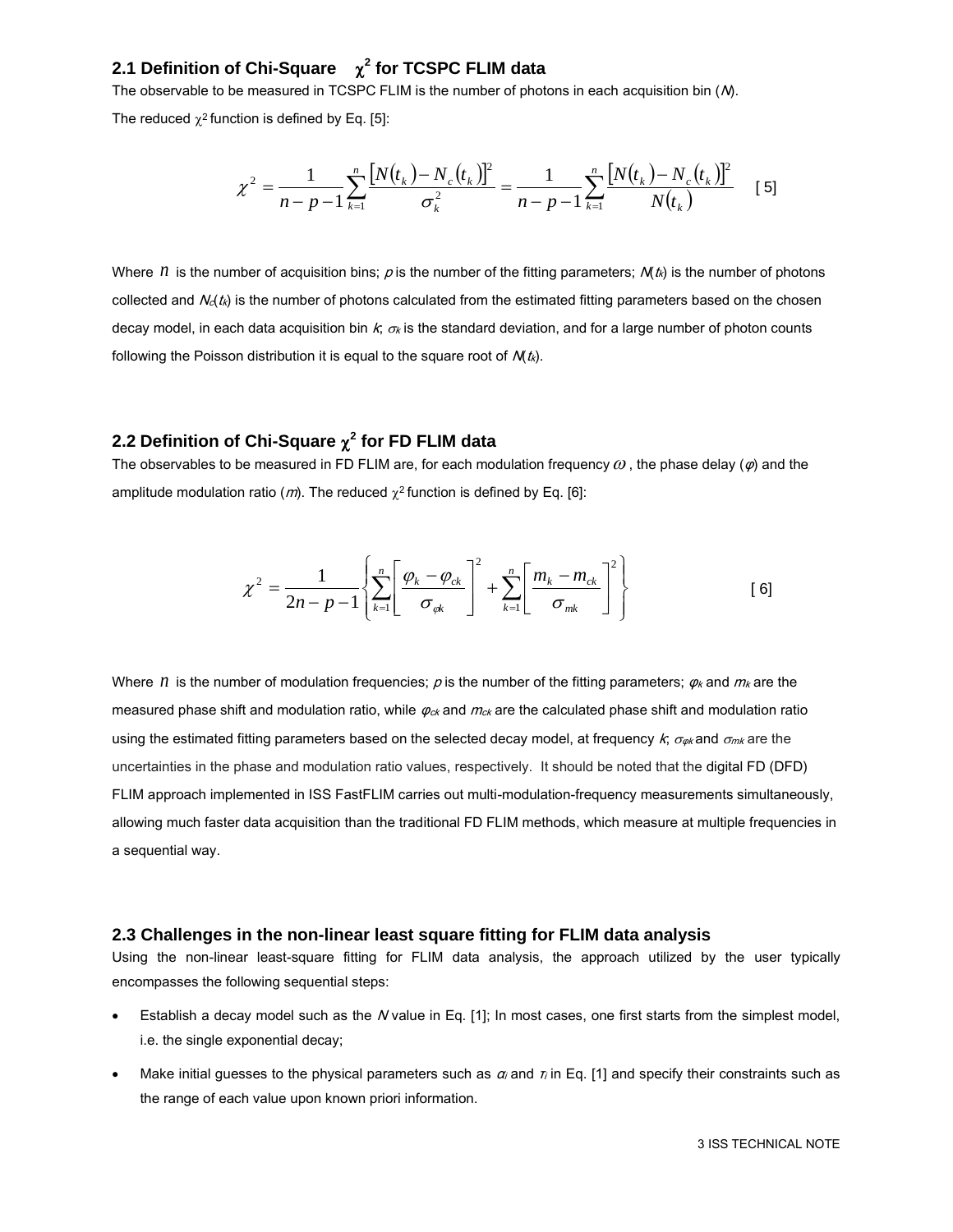- Click the "fit" button in the software to let the computer algorithm estimate the results.
- Examine the fit by checking the chi-square value and the fitting residuals.
- If the fit is not acceptable, go back to the first step to apply a more complicated decay model, typically by adding one more exponent, and start over...

It is often straightforward to apply the above steps in commercial software, e.g. VistaVision by ISS. Assessing the fit of the FLIM data, however, can still be challenging. Even though the chi-square value provides a quantitative measurement for fitting, there is no golden rule made only based on it to accept or reject a fitting model. This is simply because the photon counts in most of real experiments are limited and far less than the statistical requirement. Therefore, the traditional non-linear fitting for FLIM data analysis indeed requires some level of expertise in understanding the physics of fluorescence lifetime and a full appreciation of the statistical tools that are to be utilized in cases that are at best disputable.

#### **3 The phasor plot**

The phasor plot, also known as the AB plot or the polar plot  $(2-6)$ , is a graphic representation of the raw FLIM data. Transforming FD or TCSPC FLIM data into the phasor plot is described below.

#### **3.1 The phasor plot for FD FLIM data**

For one modulation frequency  $(\omega)$ , the FD FLIM data measurements at each pixel location are composed of both the phase delay ( $\varphi$ ) and the amplitude modulation ratio (*m*) (see Figure 1). The FD FLIM data at each pixel can be mapped to a single point called "phasor" in the phasor plot through a transform defined by Eq. [7], where  $g$  and  $s$ represent the values at the two coordinates (G, S) of the phasor plot.

$$
g(\omega) = m\cos(\varphi)
$$
 and  $s(\omega) = m\sin(\varphi)$  [7]

#### **3.2 The phasor plot for TCSPC FLIM data**

In TCSPC FLIM, a decay trace  $I(t)$  (see Eq. [4]) is recorded at each pixel location; each decay trace can be plotted as a single point ("phasor") in the phasor plot by applyin g the sine and cosine transforms to the measured decay data, as shown by Eq. [8] and Figure 1. This is equivalent to the real and imaginary components of the Fourier transform of the decay data.

$$
g(\omega) = \frac{\int_0^{\infty} I(t) \cos(\omega t)}{\int_0^{\infty} I(t)} \quad \text{and} \qquad s(\omega) = \frac{\int_0^{\infty} I(t) \sin(\omega t)}{\int_0^{\infty} I(t)} \tag{8}
$$

Where the modulation frequency  $\omega$  is now called the laser repetition angular frequency and calculated by multiplying the laser repetition rate with  $2\pi$ .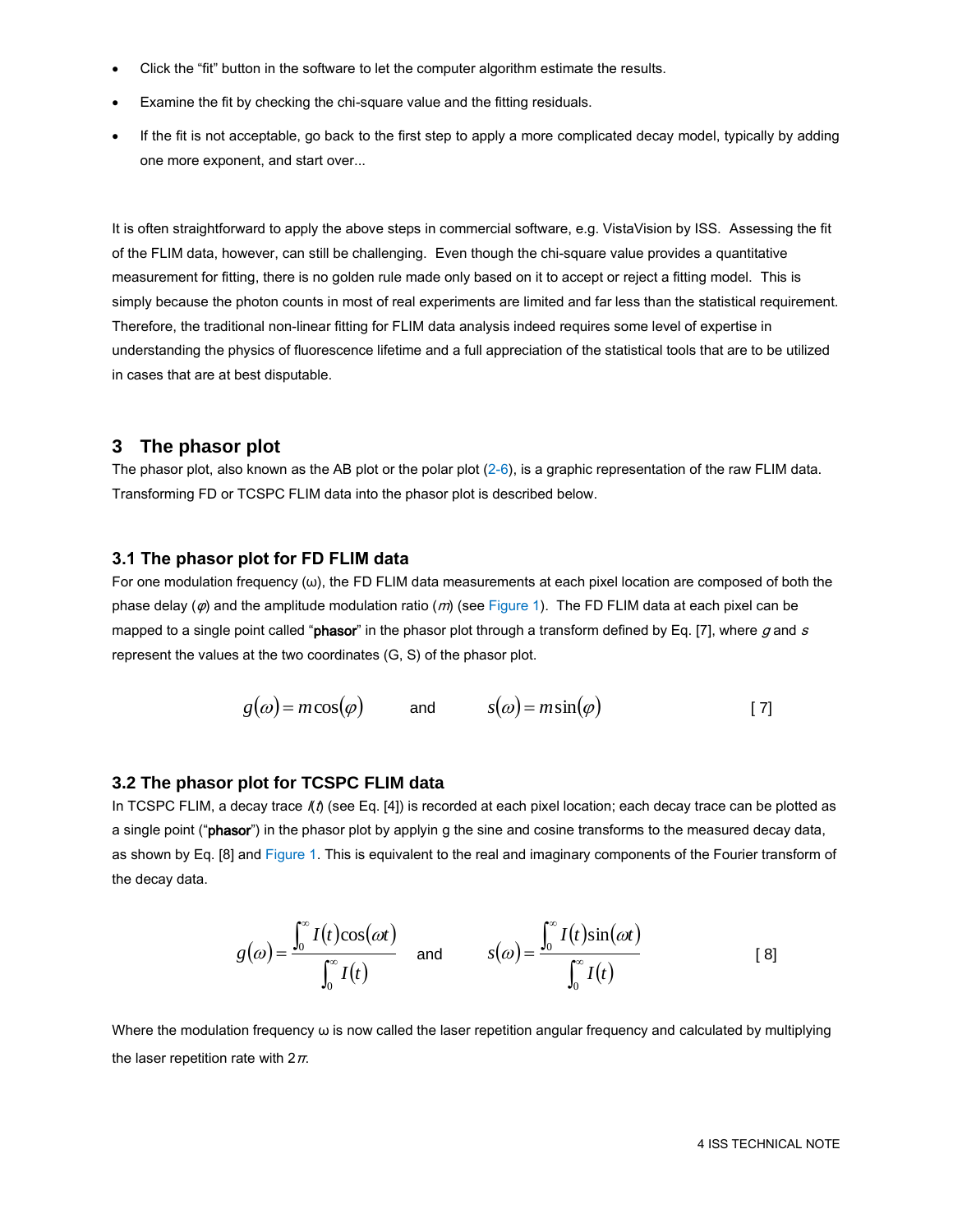

**Figure 1**: Mapping FD and TCSPC FLIM data to the phasor plot.

#### **3.3 Calibrating the phasor plot**

In order to establish the correct scale for the plotted phasor points, the coordinates of the phasor plot need to be calibrated using a standard sample of known lifetime. This is indeed the calibration of the IRF.

- In FD FLIM, this is already done when calibrating the instrument prior to the data acquisition.
- In TCSPC FLIM, this can be done by applying the Fourier transform to a recorded decay trace of known lifetime, e.g. a decay acquired using Fluorescein at pH 9 (4 ns lifetime); alternatively, a directly recorded IRF data trace for the zero lifetime can be used for the Fourier transform.

#### **3.4 Phasor vs. lifetime**

By taking Eq. [1] into Eq. [8] and solving the integrals, we can then derive the following relationships between the phasor and the lifetime, given by Eq. [9].

$$
g = \sum_{i=1}^{N} \frac{f_i}{1 + \omega^2 \tau_i^2} \quad \text{and} \quad s = \sum_{i=1}^{N} \frac{f_i \omega \tau_i}{1 + \omega^2 \tau_i^2} \tag{9}
$$

As explained above in Eq. [1-3], N is the number of the fluorescent species, and  $f$  is the fractional contribution of the  $\dot{+}$ th species of the fluorescence lifetime  $\tau_i$  to the total intensity.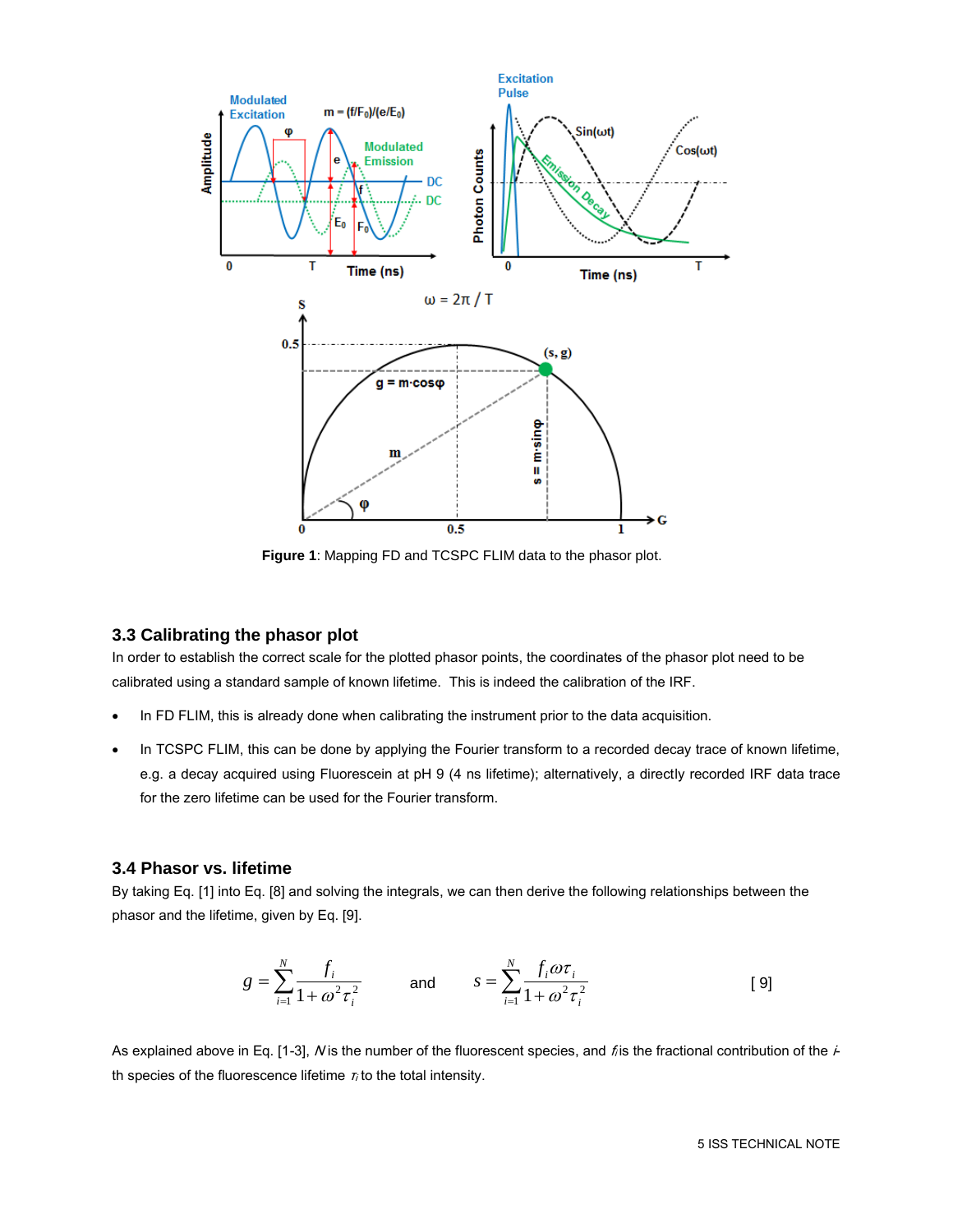#### **3.5 The universal semicircle**

For a single-lifetime species ( $N = 1$ ), Eq. [9] is reduced to Eq. [10] and the lifetime can be directly determined by the coordinate values of a phasor. It is further derived that the two coordinates of a phasor representing a single-lifetime species must have the relationship given by Eq. [11]. The relationship is drawn as a semicircle curve centering at (G = 0.5, S = 0) with a radius of 0.5 in the phasor plot, and this semicircle curve is often called the universal semicircle or the universal trajectory.

$$
g = \frac{1}{1 + \omega^2 \tau^2} \qquad \qquad s = \frac{\omega \tau}{1 + \omega^2 \tau^2} \qquad \qquad \tau = \frac{1}{\omega} \left( \frac{s}{g} \right) \qquad \qquad [10]
$$

$$
(g-0.5)^2 + s^2 = 0.25\tag{11}
$$

#### **3.6 Decomposition of the phasor of a complex species**

For a multiple-lifetime species (*N* > 1), Eq. [9] can be re-written by Eq. [12], given below.

$$
g = \sum_{i=1}^{N} (f_i g_i)
$$
 and 
$$
s = \sum_{i=1}^{N} (f_i s_i)
$$
 [12]

$$
g_i = \frac{1}{1 + \omega^2 \tau_i^2} \qquad \qquad s_i = \frac{\omega \tau_i}{1 + \omega^2 \tau_i^2} \qquad [13]
$$

This decomposition demonstrates that a phasor of a complex species  $(g, s)$  is a linear combination of multiple phasors, each  $(g_i, s_i)$  representing an individual species. Again,  $f_i$  is the fractional contribution of the  $\neq$ th species represented by the phasor  $(g_i, s)$  to the total intensity. This is a very important property of the phasor plot, making the phasor plot a simple but powerful tool for quantitative FLIM data analysis.

#### **4 The phasor plot analysis**

By plotting raw FLIM data in the phasor plot, one can analyze and interpret the data by following a few basic rules of the phasor plot, as discussed below.

#### **4.1 The universal semicircle rules**

The universal semicircle is a lifetime ruler. The universal semicircle defined by Eq. [11] becomes an explicit lifetime ruler for single-lifetime species in the phasor plot. For example, Figure 2 displays the lifetimes of Rose Bengal in different solvents. This trajectory also indicates relative changes in lifetime for complex species such that the lifetimes decrease from left (1, 0) being lifetimes near zero to right (0, 0) being infinite lifetimes.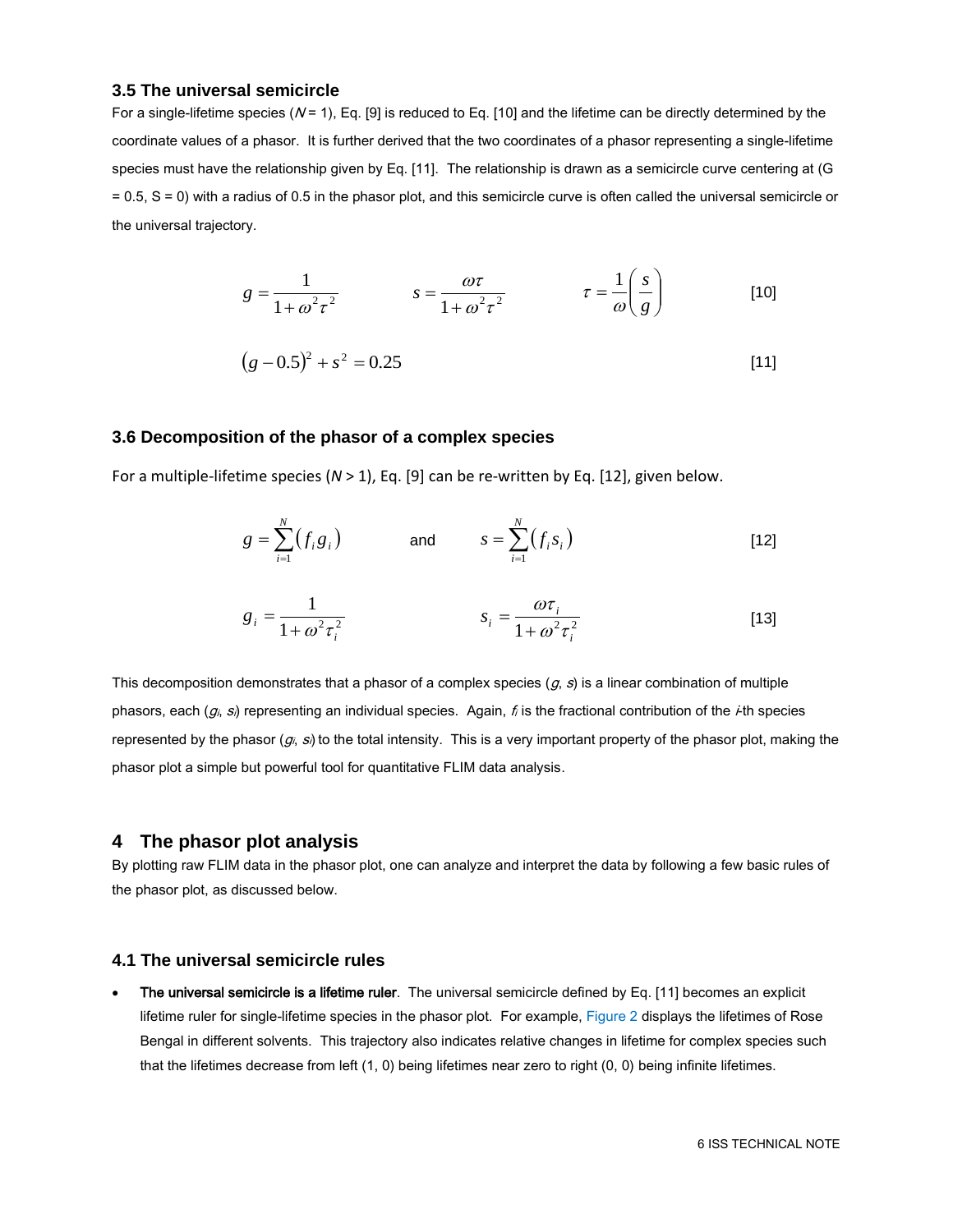- The scale of the semicircle ruler is adjustable upon the modulation frequency. Given the same single-lifetime value, the phasor shifts to the left along the semicircle for a lower modulation frequency "ω" which results in an increase of the "s/g" ratio (see Eq. [10]). An example comparing the phasor plots of two modulation frequencies is shown in Figure 3. Thus, the scale of the semicircle ruler can be easily adjusted by changing the modulation frequency to draw the phasor plot, making the phasor plot very flexible to visualize different lifetimes and highlight the contrast upon the lifetime values. Typically, the available modulation frequencies are the integer multiples of the fundamental modulation frequency. The measurements of different modulation frequencies are performed simultaneously by ISS FastFLIM, and choosing a proper modulation frequency to make the phasor plot is as easy as a simple click in the ISS VistaVision software.
- Single-lifetime species are on the semicircle. As defined by Eq. [10-11], a phasor point or population falling or centering at a point on the semicircle indicates a single-lifetime specie.
- Complex species are inside the semicircle. As defined by Eq. [12], the phasor of a complex species is a linear combination of the individual phasors of single-lifetime species. Connecting these individual phasors on the semicircle yields a convex set inside the semicircle, and thus a species of multiple lifetime components must fall inside the semicircle.
- Excited-state products are outside the semicircle. In most FLIM measurements, every fluorescent component contributing the measured lifetime is excited directly by the excitation light and the corresponding phasor should never be outside the semicircle, assuming no perturbation from noise. However, when a fluorescent component is an excited-state product, e.g. the sensitized emission of the acceptor produced by the energy transfer from the excited-state donor in a FRET event, its phasor would locate outside the semicircle.



**Figure 2**: Decay time of Rose Bengal in different solvents displayed in the phasor plot. Data was acquired using the ISS Alba V system using the 561 nm laser excitation. (*Courtesy of Dr. Ammasi Periasamy, University of Virginia*)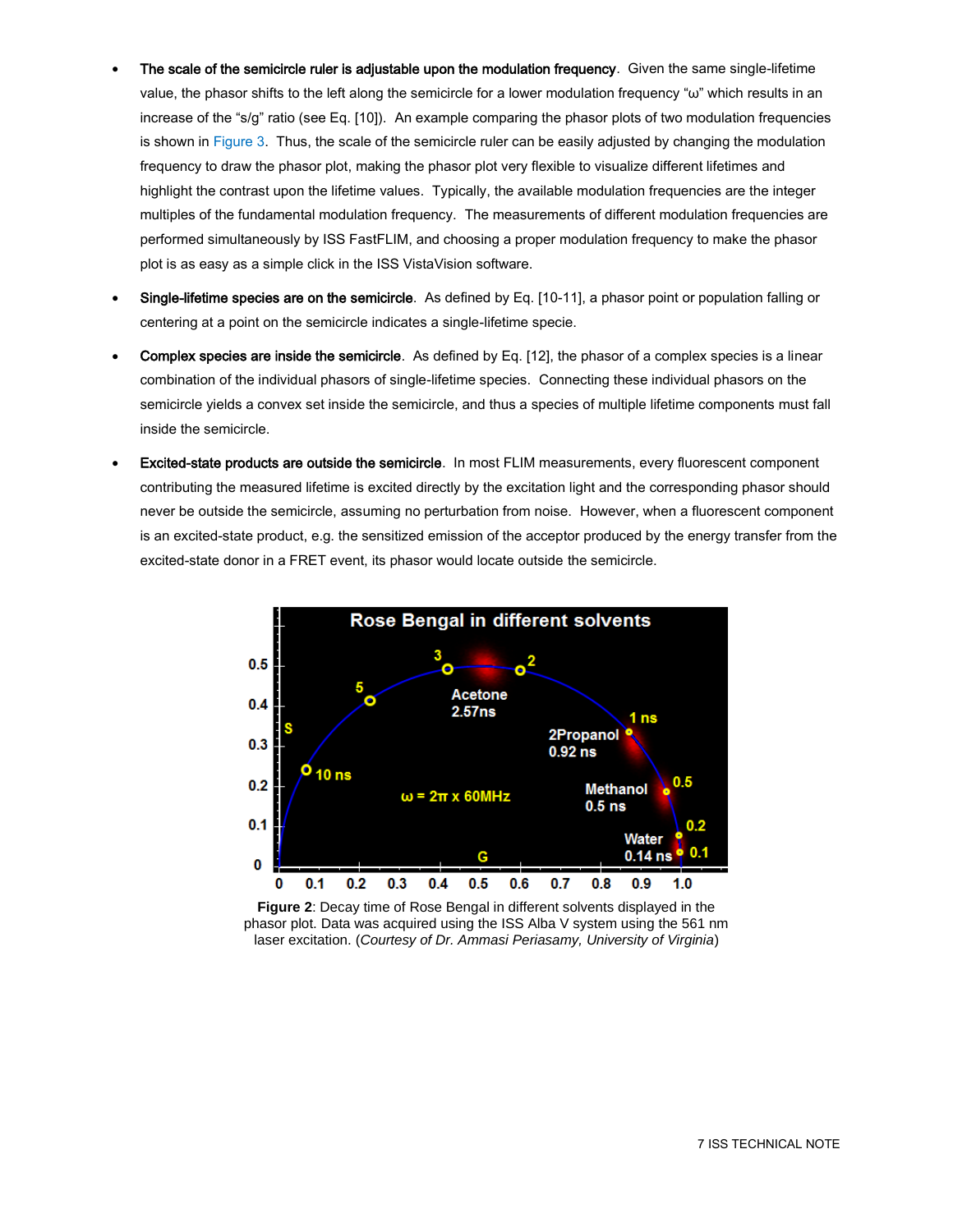

**Figure 3**: Comparison of the phasor plot scales of two different modulation frequencies.

#### **4.2 The phasor decomposition rules**

- Decomposing the phasor of a complex species is a linear process, described by Eq. [12]. As shown in Figure 4, the phasor point of a mixture composed of two species must lie on the line connecting the two phasors of representing each individual species, and the contribution from one species to the mixture is proportional to the distance from the mixture point to the other species point; for more components, the mixture must locate inside the convex set connecting all the phasors of individual species (e.g. a triangle for 3 components). An example of comparing the mixture of two species vs. the two individual species is shown in Figure 5.
- The phasor decomposition is often not to solve the individual single-lifetime components. It should be noted that the decomposed individual species does not have to be a single-lifetime species, e.g. the A-B mixture case shown in Figure 4, where both species A and B have multiple lifetime components. This is a key concept of using the phasor plot to analyze a complex system, where it is almost impossible to solve individual lifetime components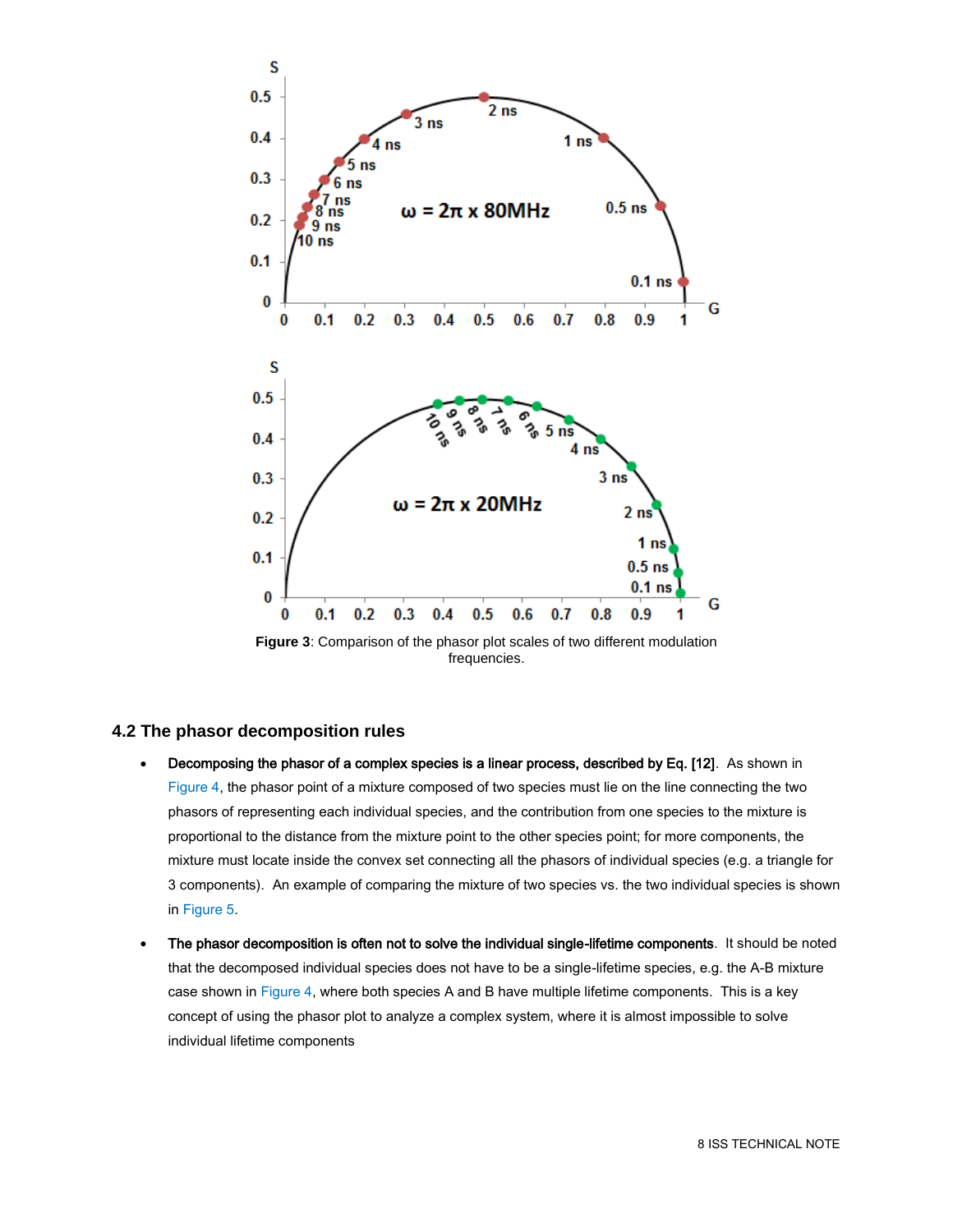

**Figure 4**: The phasor linear decomposition.



**Figure 5**: Comparison of mCerulean, mTurquise2 and three mixtures of the two species in the phasor plot. Data was acquired using the ISS Alba V system using the 440 nm laser excitation source. (*Courtesy of Dr. Richard N. Day; Indiana University School of Medicine*)

## **4.3 The FRET trajectory approach for quantitative FRET data analysis**

FRET is non-radiative energy transfer from an excited molecule (the donor) to another nearby molecule (the acceptor) through a long range dipole–dipole coupling mechanism. As given by Eq. [13], the efficiency of energy transfer  $(E)$  from the donor to the acceptor is dependent on the inverse of the sixth power of the distance separating them ( $r$ ), subject to their Förster distance ( $Ro$ ) at which E is 50% (7-8). FRET is typically limited to distances less than about 10 nm, making it a powerful tool for investigating a variety of phenomena that produce changes in molecular proximity.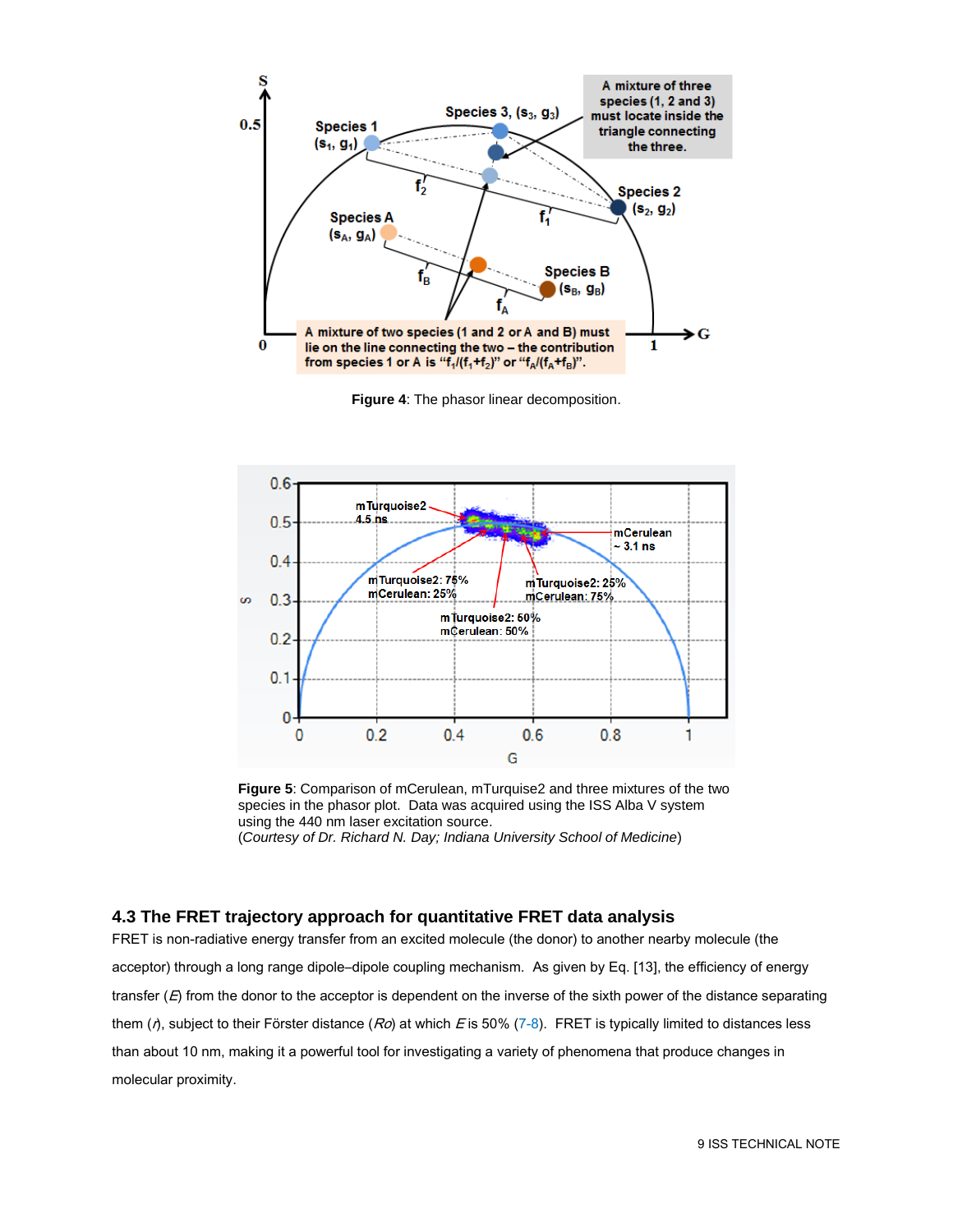$$
E = \frac{R_o^6}{R_o^6 + r_o^6}
$$
 and  $r = R_o \left(\frac{1 - E}{E}\right)^{1/6}$  [14]

FLIM is among the most accurate methods of measuring FRET (1). In a FLIM-FRET experiment, the quenched lifetimes of the donor  $(r_{DA})$  in the samples containing both the donor and the acceptor are measured to map the FRET efficiencies based on Eq. [14], where the unquenched donor lifetime  $(\tau_D)$  is typically determined from the donor-only control sample. As only donor signals are measured by FLIM for determining the FRET efficiency, the method does not require the corrections for spectral bleedthrough that are necessary for intensity-based measurements of sensitized emission from the acceptor.

$$
E = 1 - \frac{\tau_{DA}}{\tau_D} \tag{15}
$$

In the phasor plot, it is easy to visualize the difference of the lifetimes from unquenched vs. quenched donor samples; however, it does not seem to be straightforward to link both the data of both unquenched and quenched donors to produce the FRET efficiency. Fortunately, Dr. Gratton's LFD group came up an elegant solution, called the FRET trajectory approach (2). The basic principle of this approach is illustrated in Figure 6, and is to decompose the quenched donor phasor measured from the donor in the presence of the acceptor into three species:

- The unquenched donor species with the lifetime of  $(\tau_D)$  the phasor of this species can be measured independently from the donor-only control sample.
- The background species with an arbitrary lifetime the phasor of this species can be determined independently from the unlabeled control sample.
- The quenched donor species with the lifetime of  $(TDA)$  its phasor can be calculated for any FRET efficiency value ranging from 0 to 1, given the unquenched donor  $(\tau_D)$  to Eq. [14].

Given the fraction contribution of each species, the phasor composed of the three species (unquenched donor, the background and the quenched donor) for any FRET efficiency value can be located on the phasor plot – connecting all phasor points corresponding to FRET efficiencies ranging from 0 to 1 makes a trajectory, named FRET trajectory. Each point on the trajectory represents a FRET efficiency value. Both the starting ( $E = 0$ ) and the ending ( $E \approx 1$ ) points of a FRET trajectory are on the line of connecting the unquenched donor and the background phasors, while the starting and the ending positions depend on the fraction contributions of the background and the unquenched donor (see Figure 6):

- When the fraction contribution from the background  $(f_B)$  is zero, a FRET trajectory would always start from the unquenched donor phasor point.
- When the fraction contribution from the unquenched donor  $(f_D)$  is zero, a FRET trajectory would always ends at the background phasor point.
- Likely, both background and unquenched donor give some fraction contributions in this case, more fraction contribution given by the background will push the starting point further way from the unquenched donor phasor, and more fraction contribution from the unquenched donor will shift the ending point further way from the background phasor.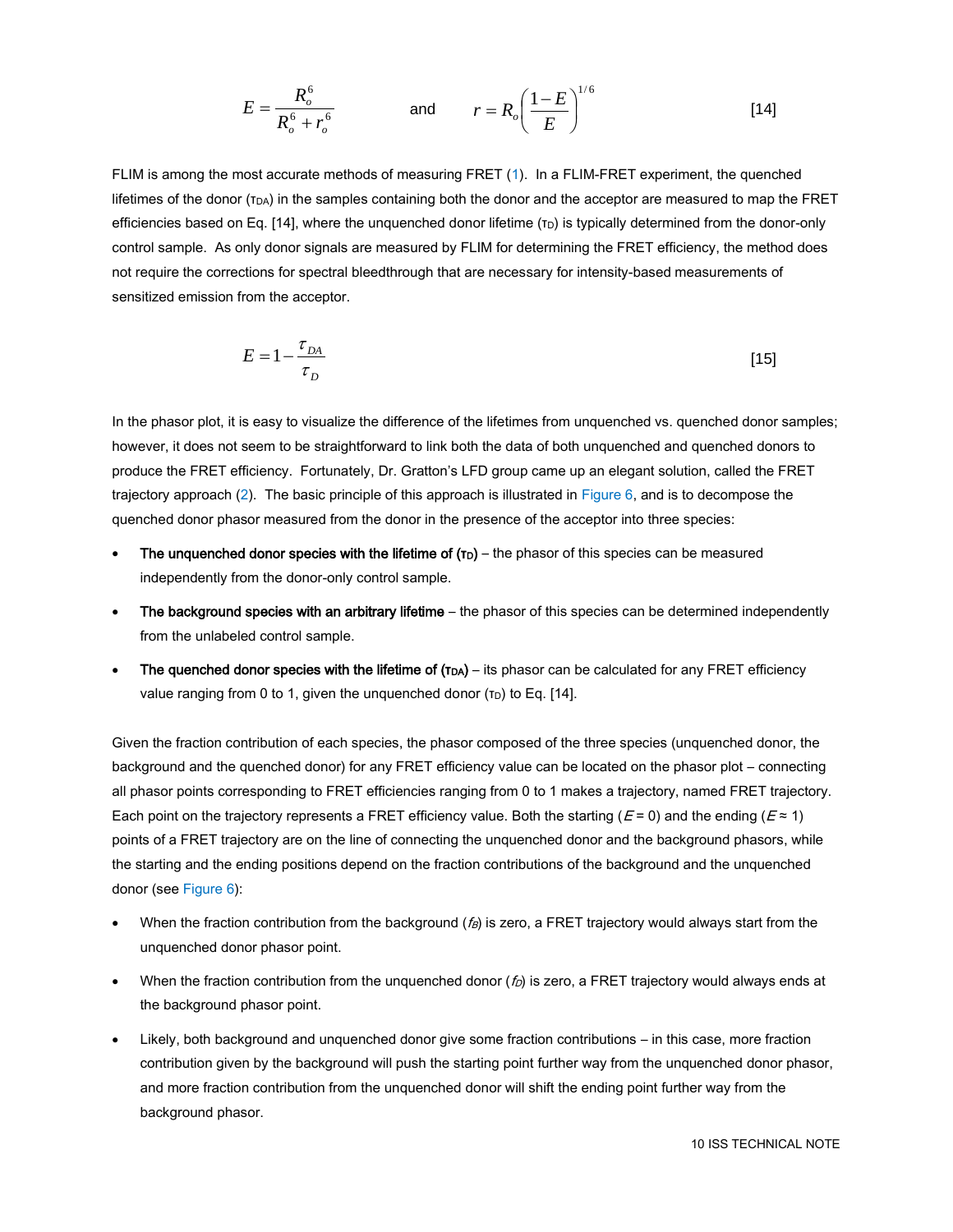The goal now comes to find the FRET trajectory to pass through the measured quenched donor phasor and then simply read its FRET efficiency at the intersection. The ISS VistaVision software makes this a step-by-step routine requiring no expertise, as outlined below:

- Load unquenched (donor-only), background (unlabeled) and quenched (donor + acceptor) data (images) into the phasor plot using the "Multi-Image Phasor Analysis" module (see Figure 7). In this example, the background data is ignored by assuming the zero lifetime for it.
- Select the population of the unquenched donor (Cerulean-alone in this example) phasor points using the circle shown on the phasor plot and assign it to be the unquenched donor phasor position. Use the arrow buttons to finely adjust the circle position, and a higher "Score" indicates a better circle position that matches the selected population. The circle size is adjustable.
- Select the population of the phasor points originated from background using the circle and assign it to be the background phasor position. In this example, the background is assumed to be from the scatter of the excitation light and its phasor position is defined at the  $(G = 1, S = 0)$  for zero lifetime.
- Click the "FRET Calculator" button in the "Multi-Image Phasor Analysis" module to plot the FRET trajectory (see Figure 7). The trajectory changes upon the fraction contributions from the background and the unquenched donor, each of which is adjusted independently by the users using its sliding bar. The background fraction contribution can often be measured from the unlabeled control sample, leaving only one variable (the fraction contribution from the unquenched donor) to be adjusted to make the FRET trajectory to pass through the measured quenched donor phasor.
- A circle lies on the FRET trajectory and travels along the trajectory by sliding the "Efficiency" (FRET efficiency) bar. By sliding the "Efficiency" value, one can move the circle to the position that best matches the population of the quenched donor (C5V in this example) phasor points – here, its FRET efficiency is obtained from reading the value shown in the "Efficiency" bar. A fine adjustment of the fraction contribution from the unquenched donor may be applied to improve the result accuracy. Again, a higher "Score" indicates a better circle position that matches the selected population and the circle size is adjustable.



**Figure 6**: The phasor plot FRET trajectory approach.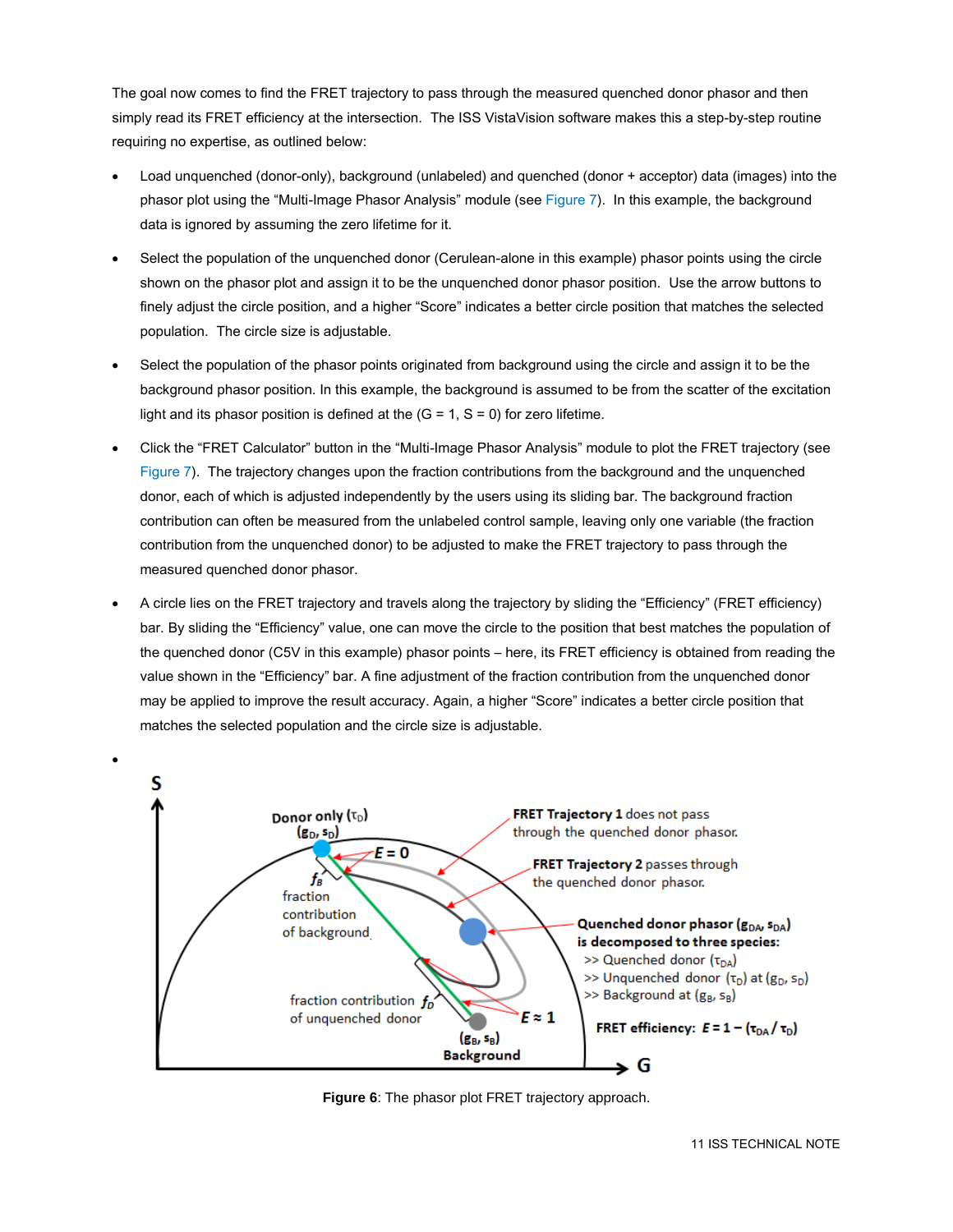Notes: The data was acquired using live cells expressing Cerulean-alone (unquenched donor) and the FRETstandard construct C5V (quenched donor), developed by the Vogel's laboratory at NIH/NIAAA through encoding fusions between Cerulean (FRET donor) and Venus (FRET acceptor) fluorescent proteins separated by a 5 amino acid linker (9).



**Figure 7**: Determine the FRET efficiency using the "FRET trajectory" approachin the ISS VistaVision software.

## **References**

- 1. Sun, Y., R.N. Day and A. Periasamy 2011. Investigating protein-protein interactions in living cells using fluorescence lifetime imaging microscopy. Nat. Protoc. 6, 1324-1340.
- 2. Digman, M. A., V.R. Caiolfa, M. Zamai and E. Gratton 2008. The phasor approach to fluorescence lifetime imaging analysis. Biophys. J. 94, L14-6.